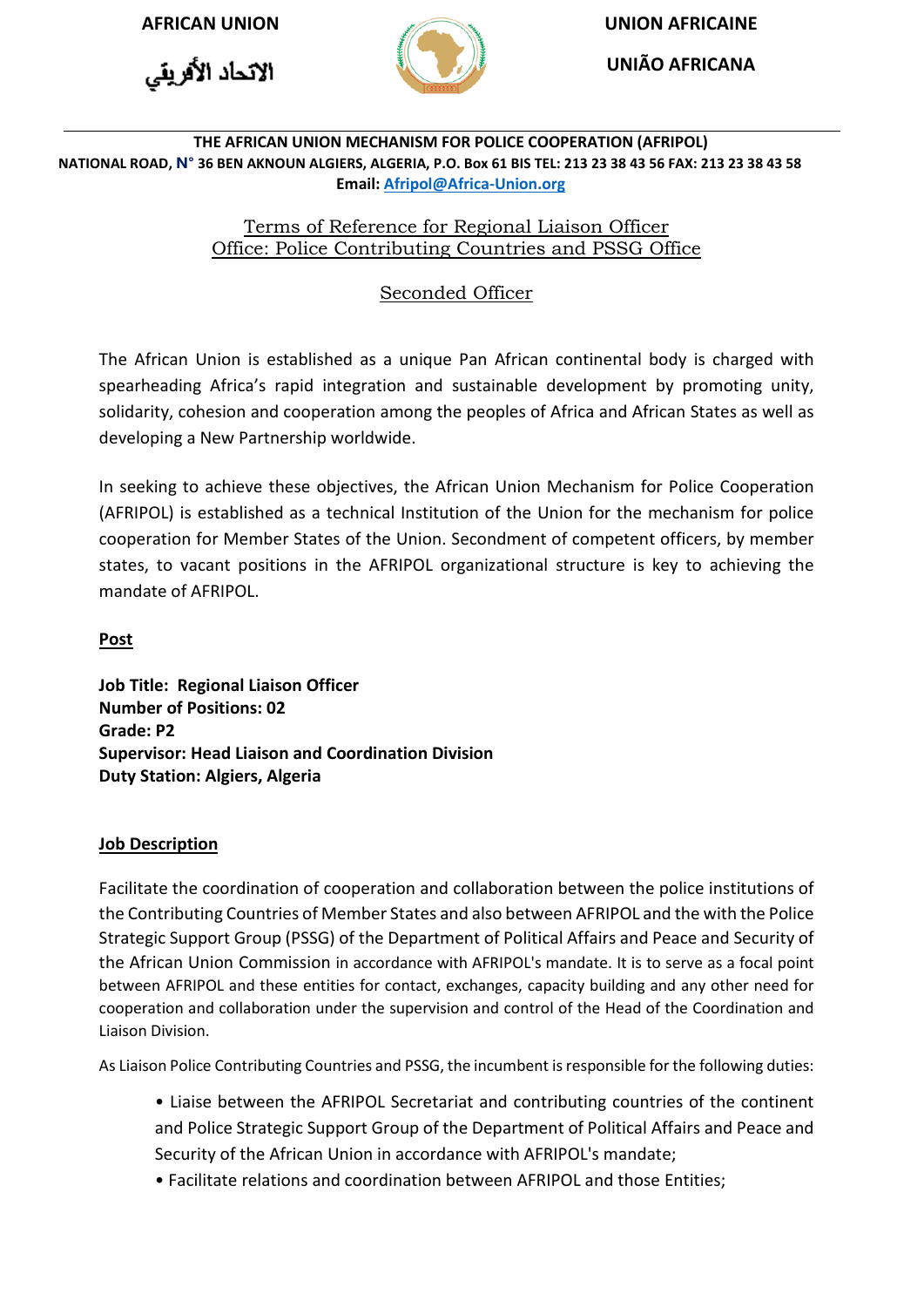- Facilitate and manage communication and information exchange with those Entities;
- Participate in and/or organize regular consultation meetings with these entities;
- Prepare cooperation agreements and memoranda of understanding between AFRIPOL and these entities and stakeholders, and monitor implementation;
- Contribute to the report on coordination and liaison that will be submitted to the AFRIPOL General Assembly through the reporting channel.

### Requirements

### **Qualifications**

•Have at least one rank of Police Officer;

• The candidate must hold an advanced university degree (master's degree at least) in criminal law, international law or general law, political or social science, international relations, security studies, peace and conflict studies or a related field.

• A minimum of five (5) years of experience in the areas of peace and security, international cooperation, preferably in the field of peace and security, law enforcement or regional integration.

Other Skills

- A good understanding of the AU peace and security architecture is required;
- A good knowledge of donor policies and programs in the area of development cooperation is an asset;

• Proficiency in standard Microsoft Office applications (Word, Excel and PowerPoint) is essential;

#### Requirements

• Good written and oral communication skills in English are required as well as fluency in at least one of the other working languages of the African Union (Arabic, French and Portuguese); administrative and management skills would be an asset;

• Strong analytical skills in the field of conflict prevention and management are required;

- Leadership skills and management experience are essential;
- Experience working in a multicultural environment is required.

## **Age Requirement**

Candidates should preferably be between 30 and 50 years old.

## **Tenure of appointment**

The Seconded Officer will serve at least for a period of 2 years.

## **Application**

To apply, please submit dully filled forms, certified copies of Degrees, Diplomas, Certificates and Curriculum Vitae through the AFRIPOL Website. (A separate copy can be submitted to AFRIPOL Secretariat through email or by poste)